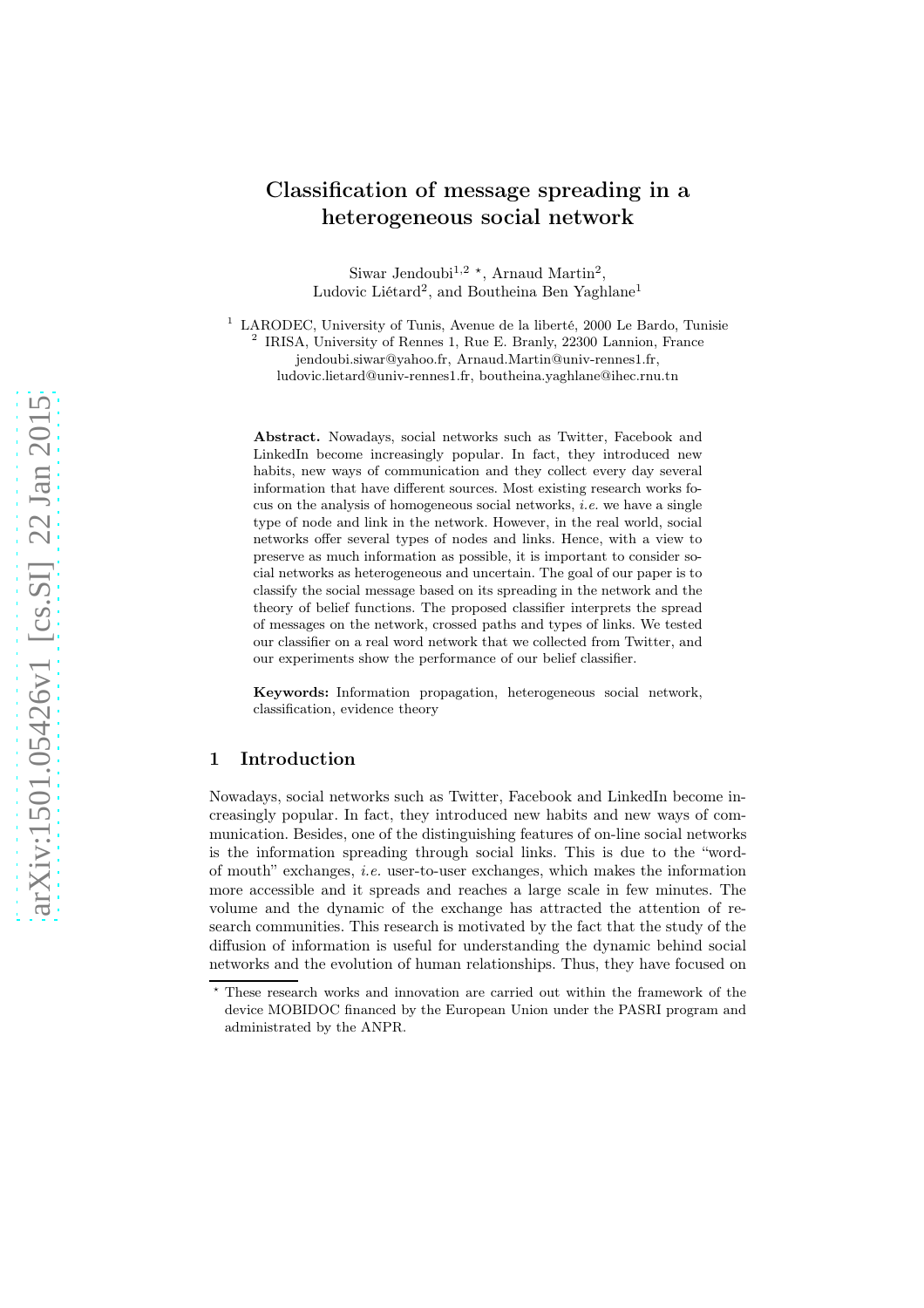### 2 Siwar Jendoubi et al.

the processing of such data to extract high quality information, this information may be an important event, it can also be useful for optimizing business performance, or even for preventing terrorist attacks, etc.

The processing of a social network, always, starts by studying its structural properties, in fact the simple visualization of the network cannot give us a clear analysis about it. In the literature, we found a lot of structural properties measures like the degree, the betweenness, the closeness, the eigenvector centrality, etc. Quantifying structural properties and interpreting them will be essential to characterize the behavior of social actors, their position in the network, their interactions and how do they diffuse the information. Hence, the analysis of the network structural properties is an essential step when we study and model information propagation.

In our work we are interested in the classification of the spreading of the information in a heterogeneous social network. We assume that each type of content has some specific behavior when it propagates in the network. Hence, we propose a new algorithm of information propagation in a heterogeneous social network that takes into account the behavior of the content to be propagated. Therefore, we introduce an evidential algorithm to classify the propagation of the information through the network.

In the next section, we outline the literature review of the information propagation in social networks, the social message classification and the theory of belief functions. In section three, we introduce our algorithm of information propagation in a heterogeneous social network. In section four, we present our classification algorithm. Finally, we present our experiments in the fifth section.

# 2 Literature review

### 2.1 Information propagation in social networks

Information dissemination is a wide research domain that attracted the attention of researchers from various field such as physics and biology. We find the family of epidemiological models that are used to understand how diseases spread through populations. The simplest version is SI (Suspected-Infected), in this model, an individual is suspected if he has not the disease yet but he can catch it and become infected. This model was extended and many other version appeared to model specific diseases. Hence, we find SIS model (Suspected-Infected-Suspected), SIR model (Suspected-Infected-Recovered), SIRS model (Suspected-Infected-Recovered-Suspected), etc. The reader can refer to [\[1,](#page-8-0)[17\]](#page-9-0) for further details.

Computer scientists are generally interested in studying information propagation in on-line social networks. Mainly, their goal is to develop a model that simulates the diffusion process. Basic models are *Linear Threshold Model* (LTM) [\[7\]](#page-9-1) and Independent Cascade Model (ICM) [\[6\]](#page-9-2). They assume the existence of a structure of a directed graph where each node can be activated or not knowing that you can not inactivate already activated nodes. The ICM model requires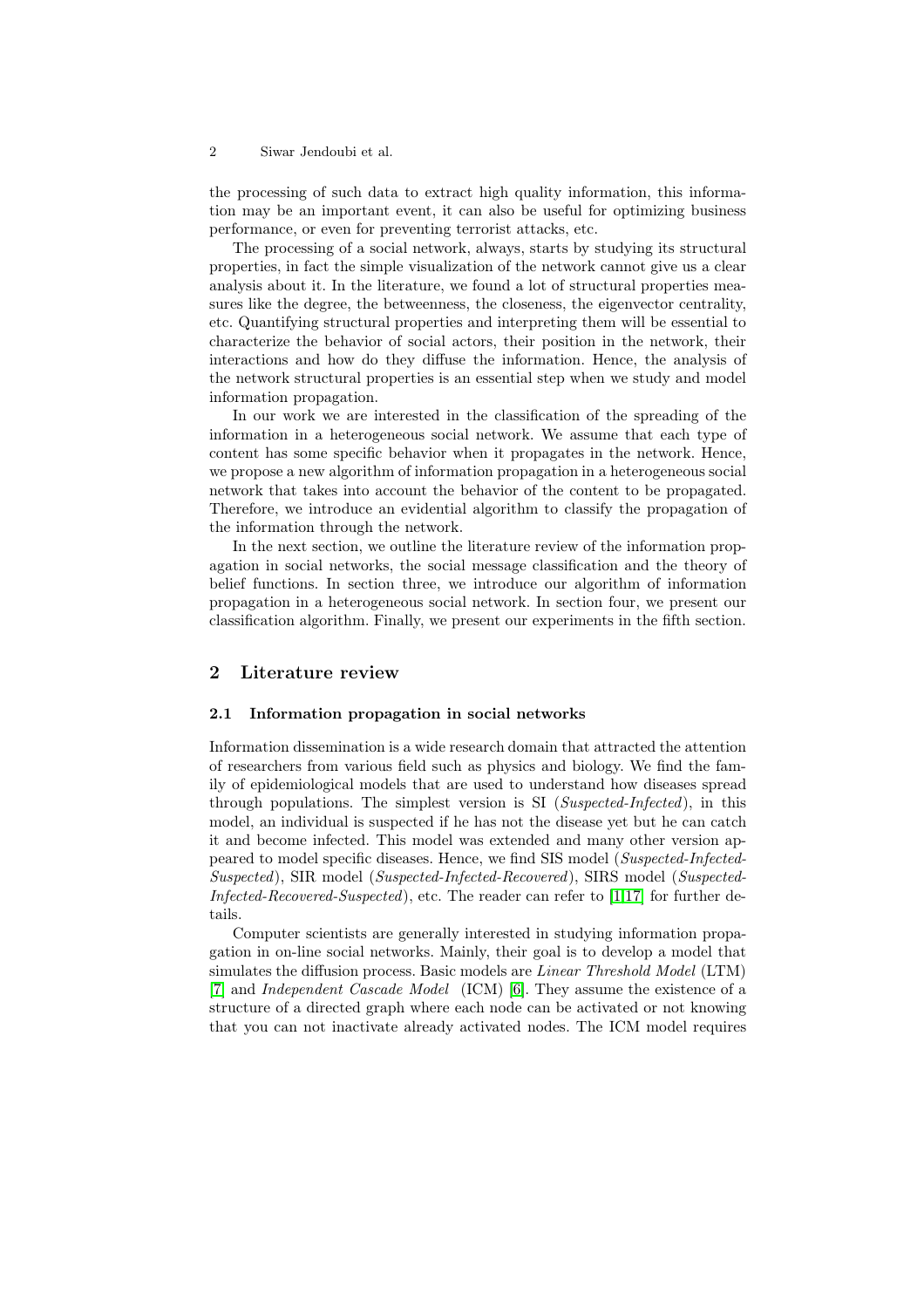a probability distribution which must be associated with each link and LTM requires a degree of influence that must be set on each link and a threshold of influence for each node [\[12\]](#page-9-3). These two models were reused and improved in a lot of works like [\[5](#page-9-4)[,18\]](#page-9-5).

In this paper, we focus on information propagation in a heterogeneous social network, i.e. on which we find several types of links and/or nodes. In fact, in real word social networks we find many types of objects (users, groups, applications, etc) that are connected via many types of social links (friendship, membership, colleague, etc). Information dissemination in homogeneous social networks has been widely studied and the reader can refer to [\[8\]](#page-9-6) for a recent survey. Now, research works start focusing on the processing of heterogeneous social networks. We find the work of [\[19\]](#page-9-7) that simulates the propagation of the information in heterogeneous social networks based on the configuration model approach. In [\[13\]](#page-9-8), authors propose to consider the behavior of individuals to model the influence propagation, their model is based on a heterogeneous social network.

### 2.2 Social message classification

Social message classification approaches, presented in the literature, are generally based on the content of the information and text mining techniques. They search to classify the user generated content to positive or negative about a some specific product. This task is so called sentiment classification and it is used to mine opinions. It starts by an item and/or feature extraction step, then it compares the extracted items and/or features to an existing corpus, finally comes the sentiment classification that can be based on items, features or both of them [\[14\]](#page-9-9). We find the work of [\[15\]](#page-9-10) in which the author used a random sample of 3516 tweets to classify the feelings of consumers with respect to well-known brands. He classified the opinions (tweets) into positive and negative to see what is the most dominant opinion. In [\[10\]](#page-9-11), a detailed case study that applies text mining to analyze unstructured textual content published on Twitter and Facebook and that talks about three chains of pizza. The reader can refer to the work of [\[16\]](#page-9-12) for a recent study of the state of the art of social networks data mining.

### 2.3 Theory of belief functions

Upper and Lower probabilities [\[4\]](#page-9-13) was the first ancestor of the theory of belief functions. Then comes the Mathematical theory of evidence [\[20\]](#page-9-14) which defines the basic framework of information management and processing in the evidence theory, often called *Shafer model*. The main purpose of the theory of belief functions is to achieve more reliable, precise and coherent information. Here we present a short introduction of this theory, for more details the reader can refer to [\[20\]](#page-9-14).

Let  $\Omega = {\omega_1, \omega_2, \ldots, \omega_n}$  be a set of all possible decisions that can be made in a particular problem, it is called frame of discernment. The basic belief assignment (BBA),  $m^{\Omega}$ , represents the agent belief on  $\Omega$ , and it must respect  $\sum_{A \subseteq \Omega} m^{\Omega}(A) = 1$ . In the case where we have  $m^{\Omega}(A) > 0$ , A is called focal set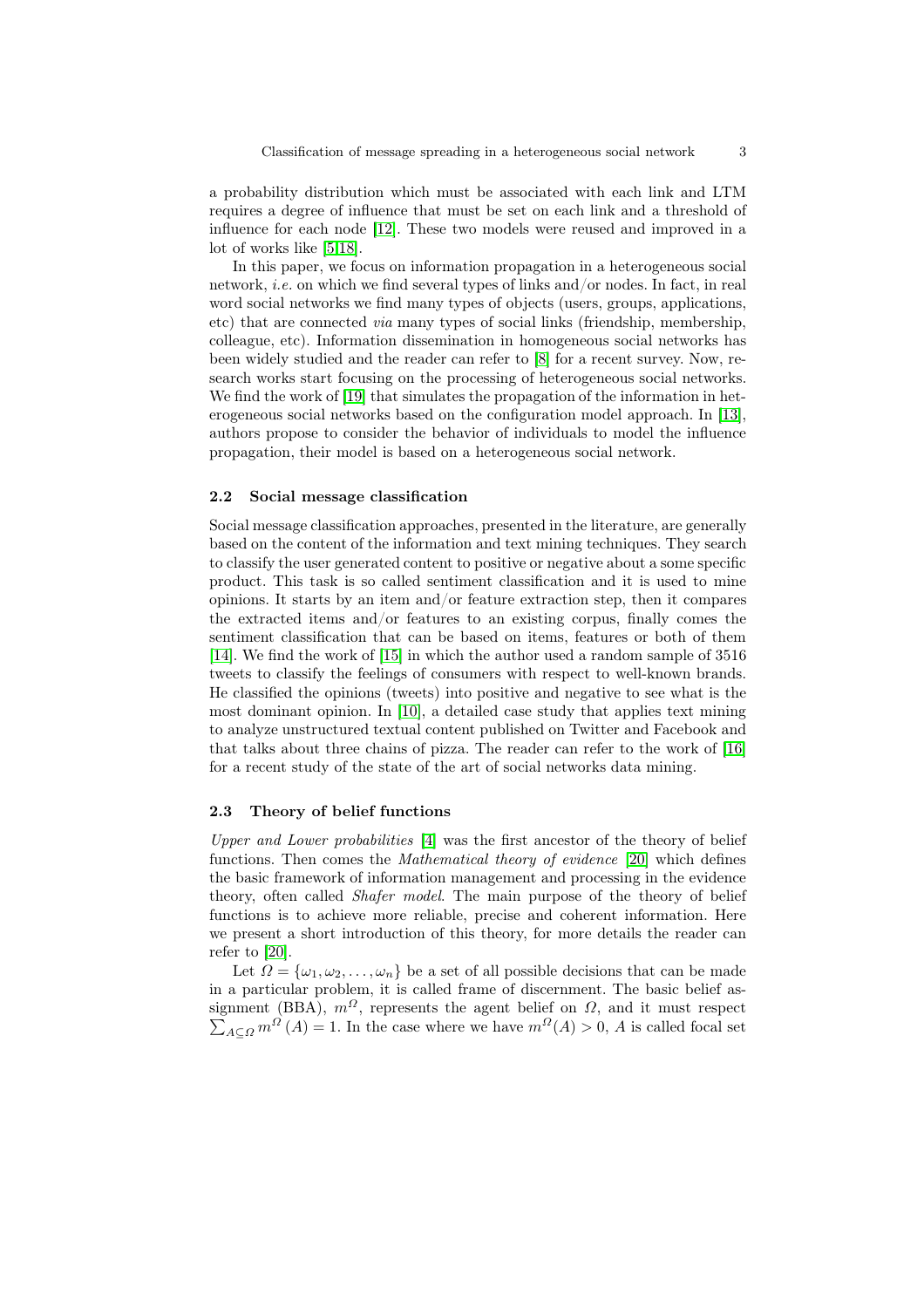<span id="page-3-0"></span>

| <b>Algorithm 1</b> Information propagation algorithm         |
|--------------------------------------------------------------|
| Inputs:                                                      |
| $-$ N: number of iteration                                   |
| $-$ S: source of the message                                 |
| $-$ <b>Str:</b> propagation strategy                         |
| - Network: the heterogeneous social network                  |
| Output:                                                      |
| $-$ PrNet: propagation network                               |
| Algorithm:                                                   |
| 1. ReadyNodes. $add(S);$                                     |
| 2. For $i=1$ to N do                                         |
| (a) for $j = 1$ to ReadyNodes.size() do                      |
| i. Node $\leftarrow$ ReadyNodes.get(j);                      |
| ii. if (Node.propagate()=True)                               |
| foreach LinkType do                                          |
| $x \leftarrow$ Node.outdegree() * Node.propagationTendancy() |
| $*Str.LinkTypeProportion();$                                 |
| $R \leftarrow (Node.randomSelection(x, LinkType))$ ;         |
| (b) $Pr.\mathrm{refine}(R);$                                 |
| R1.addAll(R);<br>(c)                                         |
| ReadyNodes.addAll(R1);<br>(d)                                |
| R1.clear;<br>(e)                                             |

of  $m^{\Omega}$ . The basic belief assignment can be converted into other functions defined from  $2^{\Omega}$  to [0, 1]. This theory presents a rich framework for information fusion and combining pieces of information (evidence). We find the Dempster's rule [\[4\]](#page-9-13), the conjunctive and disjunctive combination rule [\[21\]](#page-9-15), etc.

# 3 Propagation algorithm in a heterogeneous social network

In this section we introduce an algorithm of information propagation in a heterogeneous social network. This new algorithm takes four different inputs which are the number of iterations (stopping condition), the source of the message, the propagation strategy and the heterogeneous social network. As output, we have the propagation network that preserves the traversed paths. Algorithm [1](#page-3-0) shows outlines of our propagation process. It starts by the source node. First, we verify if the current node is ready (wants) to propagate the message. Then, for each type of link in the network we compute the number of neighbors that will receive the message.

We assume that each type of message has some special characteristics of propagation in the network that is related to the types of links, so we define a propagation strategy for each type of message. Moreover, we consider the tendency of a particular node to propagate the message as a propagation parameter. Indeed, this parameter models the fact that a node can choose to distribute the message to a subset of its contacts (that he selects) or to retain it. The novelty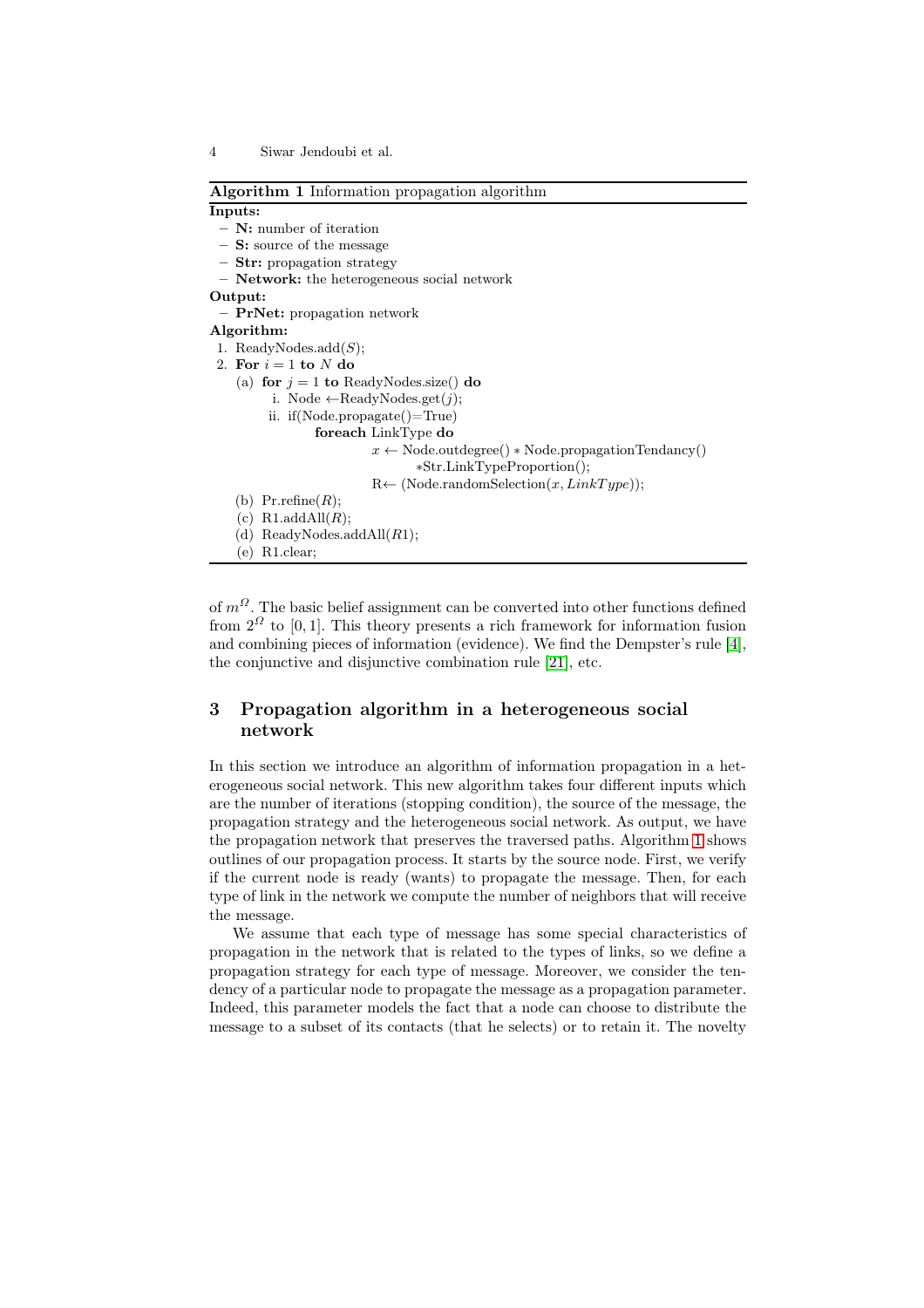of this algorithm is that we consider the type of the message while propagating it. Moreover our algorithm works with heterogeneous social networks where we have different types of links.

## 4 Classification of information propagation

The main purpose of this paper is to classify the spreading of the information through the network in order to characterize its content. In this section, we introduce our classification process that is composed of two steps; parameter learning step and the classification step. As mentioned in the algorithm [2,](#page-4-0) to learn the parameters of the model we need a set of propagation networks. First of all, we compute the number of nodes that have received the message via each type of link. We do this computation for each propagation level, *i.e.* we call propagation level the number of links between the source of the message and the target node. Second, we calculate the accrued effective by summing the effective of each level with the effective of the one before, this computation is done in order to preserve the propagation history at each propagation level. After that we transform the effective set of each level to a probability distribution defined on types of links, this transformation is done for two reasons; the first one, we need a probability distribution for the probabilistic classifier and the second one, it is an essential step to get the basic belief assignment distribution. Finally we transform each probability distribution to a BBA distribution using the consonant transformation [\[2](#page-9-16)[,3\]](#page-9-17).

# <span id="page-4-0"></span>Algorithm 2 Parameter learning algorithm

Input:

– PrNetSet: a set of propagation networks

Output:

- ProbaSet: a set of probabilities distributions (a probability distribution by propagation level).
- BbaSet: a set of BBA distributions (a BBA distribution by propagation level). Algorithm:

//effective computation

Foreach PrNet in PrNetSet do

- 1. Foreach Level in PrNet do
	- (a) Foreach TypeLink do
		- $N$  (TypeLink, Level)  $\leftarrow$  N (TypeLink, Level)

 $+ComputeNodes(TypeLink);$ 

//Accrued effective calculation

- For Level= 2 to NbrLevels do
	- 1. Foreach TypeLink do

(a)  $N$  (TypeLink, Level)  $\leftarrow$  N (TypeLink, Level)

 $+N$  (TypeLink, Level  $-1$ );

//ProbaSet and BbaSet computation

 $ProbabilityiesCalculation(N);$ 

BbaSet←ConsonantTransformation(ProbaSet);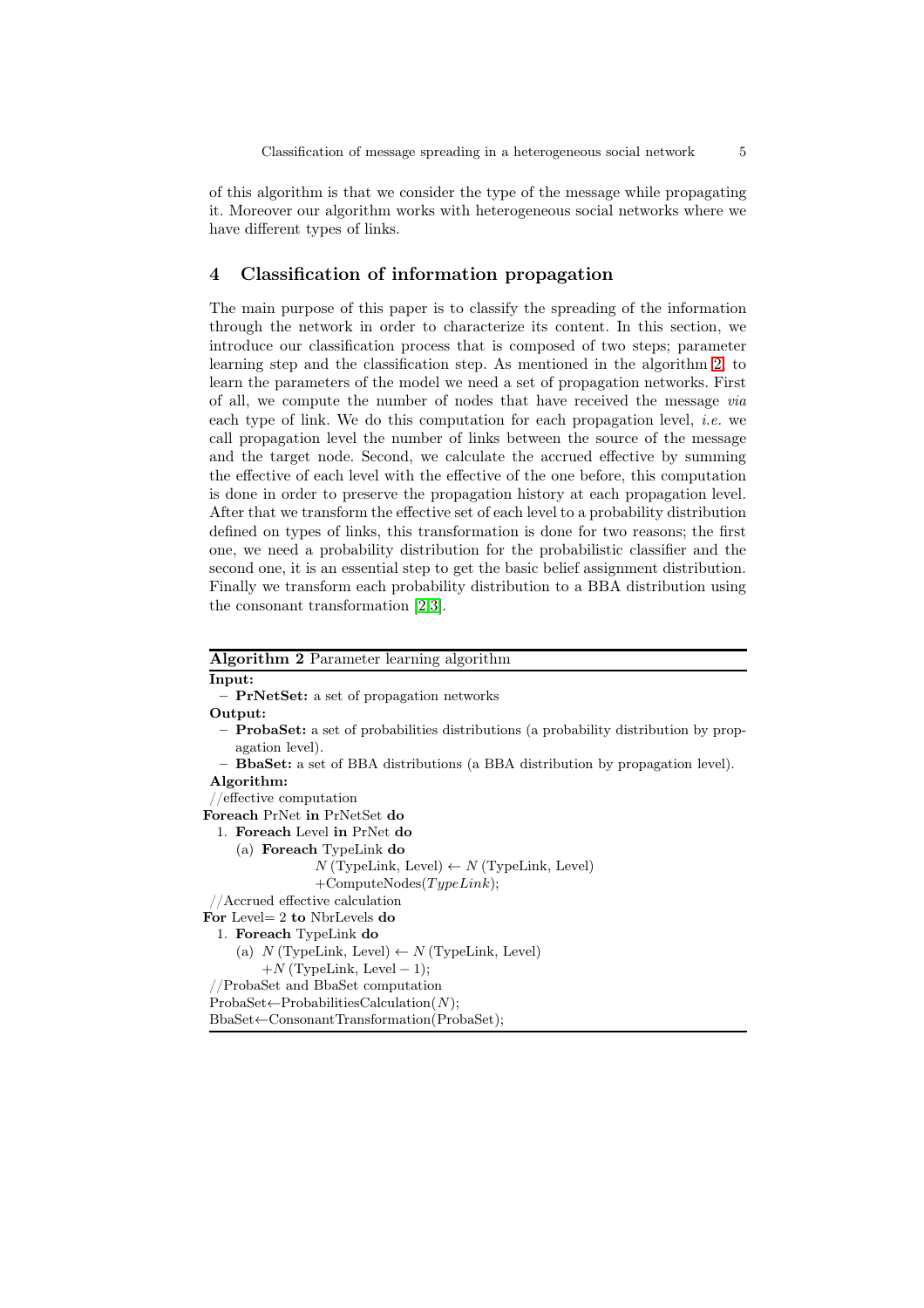6 Siwar Jendoubi et al.

Once model's parameters are learned, we can use it to classify new coming message (propagation network of the message) as shown in algorithm [3.](#page-5-0) Our classification algorithm starts by applying the same parameter learning process (algorithm [2\)](#page-4-0) on the propagation network to be classified. Then for each level in the network we compute the distance between its probability distribution and the probability distribution of each propagation strategy, then we choose the class of the nearest propagation strategy (with the shortest distance) to be the class of the message in the current level. The same process is done with BBA distributions as mentioned in the algorithm.

### <span id="page-5-0"></span>Algorithm 3 Classification algorithm Input:

– ProbaSets: a set of probabilities distributions for each strategy of propagation.

- BbaSets: a set of BBA distributions for each strategy of propagation.
- PrNet: The propagation network to be classified

Output:

– In order to see the impact of the level of propagation on the classification results, in our output we have a class by level.

Algorithm:

- 1. (ProbaPr, BbaPr)  $\leftarrow$  ParameterLearning (*PrNet*);
- 2. For  $i = 1$  to NbrStrategies do
	- (a) Foreach Level do
		- i. Proba $Dist(i, Level) \leftarrow Distance(ProbaPr, ProbaSets(i));$
		- ii. BbaDist $(i, Level) \leftarrow Distance(BbaPr, BbaSets(i));$
- 3. Foreach Level do
	- (a) ProbaClasses( $Level$ ) ← StrategyMinDistance (ProbaDist (:, Level));
	- (b) BbaClasses( $Level$ ) ← StrategyMinDistance (BbaDist (:, Level));

# 5 Experiments and results

In this section, we present some experiments to show the power of the proposed evidential classification algorithm.

### 5.1 Data description

We used NodeXL V 1.0.1.245 [\[9\]](#page-9-18) to collect social network data from Twitter. We collected the network shown in figure [1.](#page-6-0) It is a directed network in which nodes are Twitter users. Table [1](#page-6-1) shows the characteristics of our network data.

As mentioned above, we need a heterogeneous social network to test proposed algorithms. Therefore, we used the structure of the network collected from Twitter and we generated, randomly, the types of links. We assume four types of link in the network which are "Professional", "Familial", "Friendly" and "Undefined". Then we obtained a heterogeneous social network that is used as input for our propagation algorithm.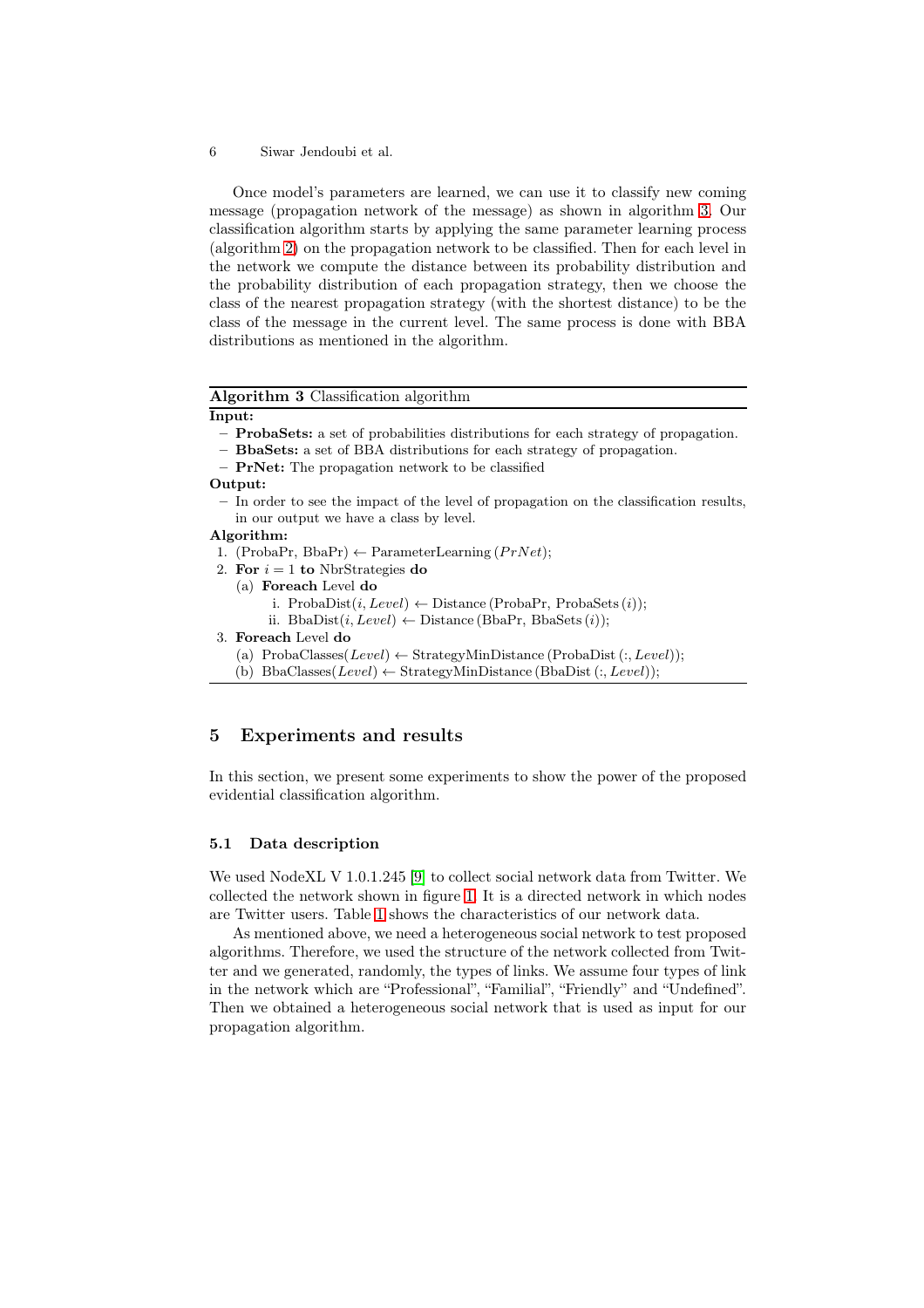<span id="page-6-1"></span><span id="page-6-0"></span>

|    |     | distance |        |       |      |
|----|-----|----------|--------|-------|------|
| 97 | 350 | $\,6$    | 184.99 | 0.004 | 0.01 |
|    |     |          |        |       |      |
|    |     |          |        |       |      |
|    |     |          |        |       |      |
|    |     |          |        |       |      |
|    |     |          |        |       |      |
|    |     |          |        |       |      |
|    |     |          |        |       |      |
|    |     |          |        |       |      |
|    |     |          |        |       |      |
|    |     |          |        |       |      |
|    |     |          |        |       |      |
|    |     |          |        |       |      |
|    |     |          |        |       |      |
|    |     |          |        |       |      |

Table 1: Data characteristics

Betweenness Closeness Eigenvector

Created with NodeXL (http://nodexl.codeplex.com)

Vertices Edges Geodesics

Fig. 1: Network visualization

### 5.2 Experiment configuration

In the following experiments, we defined three different propagation strategies for three types of messages which are: "Spam", "Professional" and "Familial". Each strategy is defined as the proportion of the nodes that will receive the message from each type of links. Hence, we have to define four proportions for each propagation strategy. To be as near as possible to the reality, we added a noise rate to the strategy. We note that the noise value can be added or removed from the proportions of kind of messages. We used the euclidean distance for the probabilistic classifier:

$$
d_{E}(Pr_{1}, Pr_{2}) = \sqrt{\sum_{i=1}^{card} (Pr_{1}(i) - Pr_{2}(i))^{2}}
$$
 (1)

and the Jousselme distance [\[11\]](#page-9-19) for the evidential one:

$$
d_{J}(m_{1}, m_{2}) = \sqrt{\frac{1}{2}(m_{1} - m_{2})^{T}} \frac{D}{m_{1} - m_{2}} \tag{2}
$$

such that  $\underline{D}$  is an  $2^n \times 2^n$  matrix and  $D(A, B) = \frac{|A \cap B|}{A \cup B}$ . We fixed the number of levels in the network to three (three iterations in the propagation algorithm). Then we run the proposed propagation algorithm to create a training set for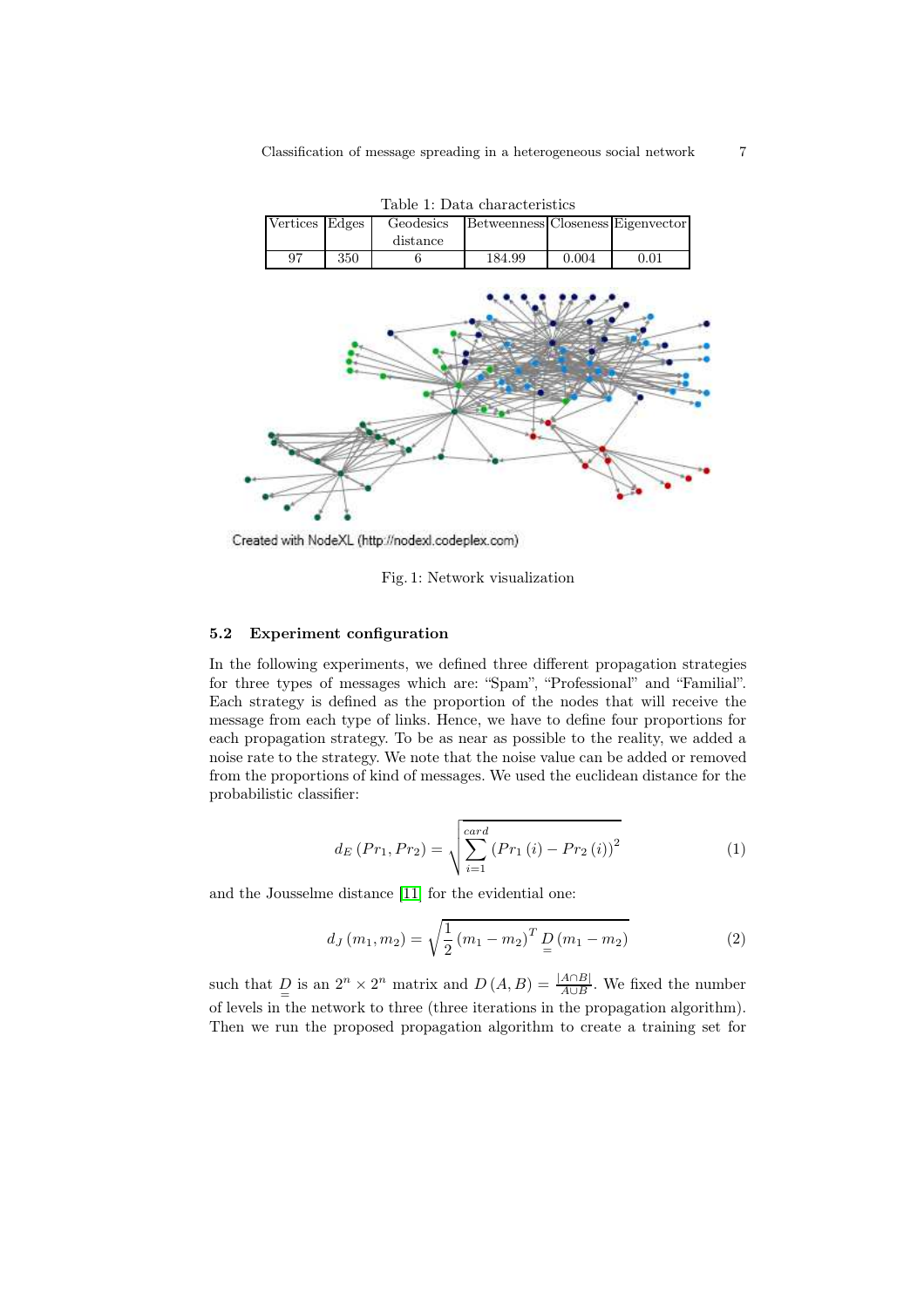### 8 Siwar Jendoubi et al.

each propagation strategy, we fixed the size of the strategy training set to 100 propagation networks. Also, we created a testing set of size 100.

### 5.3 Results and discussion

In this section we present our results and a comparison between the probabilistic and the evidential classifier. To obtain accurate results we turned the experimental process ten times and we take the mean of the percentage of correctly classified (PCC) propagation networks. Figure [2](#page-7-0) shows the impact of the propagation level on the PCC of the probabilistic results (figure [2a\)](#page-7-1) and the evidential results (figure [2b\)](#page-7-2). Figures [2a](#page-7-1) and [2b](#page-7-2) illustrate that the PCC increases when the propagation level increases and we observe this fact starting from the noise level 20%. In figure [2a](#page-7-1) we observe that the curve of the second level coincides with the curve of third level and practically there is no improvement in the PCC. However, in figure [2b](#page-7-2) (evidential results), we note that the PCC increases with the propagation level, this fact is observed starting from the noise rate 20%. Hence, we have the PCC of the third level greater than the PCC of the first and the second levels, and the PCC of the second level is higher than the PCC of the first one. Therefore, more the message propagates in the network, more we can characterize it.

<span id="page-7-1"></span><span id="page-7-0"></span>

<span id="page-7-2"></span>Fig. 2: The impact of the propagation level on the PCC

In figure [3,](#page-8-1) we compare the probabilistic and the evidential results of the third propagation level. We note that without noise  $(0\%)$  the probabilistic PCC is about 96% (with a 95% confidence interval of  $\pm 1.27$ ) and the evidential PCC is equal to 93% (with a 95% confidence interval of  $\pm 1.60$ ), but in real world social networks the absence of the noise is an ideal fact and cannot be realistic. When the noise rate increases, the curve shows that the percentage of correctly classified propagation networks (messages) decreases. However, we see that the evidential (Belief) PCC starts to be greater than the probabilistic (Proba) one. We observe this fact from the noise rate 20% where we have an evidential PCC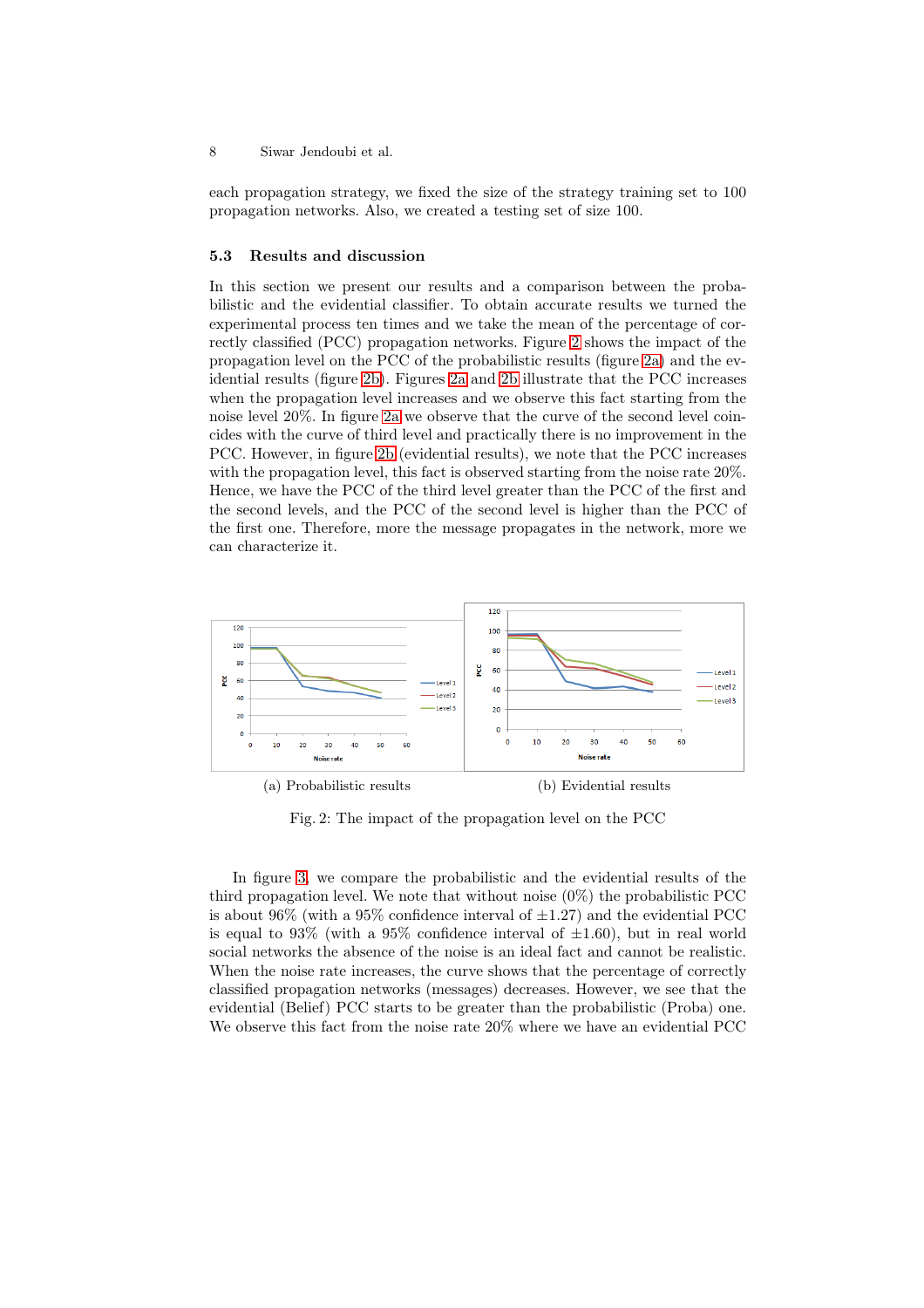<span id="page-8-1"></span>equals to 70.7% ( $\pm$ 4.33) and a probabilistic PCC equals to 65.8% ( $\pm$ 4.18). Thus, we can conclude that the evidential classifier is more robust against the noise and gives better classification rates than the probabilistic classifier.



Fig. 3: Comparison between probabilistic results and evidential results (level three)

# 6 Conclusion

To conclude, we presented a state of the art of the information propagation, classification of social messages and the evidence theory. Then, we proposed an algorithm of information propagation in a heterogeneous social network. Thereafter we introduced a new evidential classification approach that classifies message propagation in a heterogeneous social network. Finally, we presented some experiments and we noticed the performance of the evidential classifier against the probabilistic one in noisy cases. Moreover, we observed that when the propagation level increases, the message class becomes more accurate and more realistic.

For future works, we will compare our propagation algorithm with previous algorithms. Also, we will search to improve it by the management of the uncertainty and the imprecision related to types of relationships between social actors. Our next goal is therefore to define a message propagation algorithm that takes into account the uncertainty of the types of relationships that is defined on the links, also we will search to consider the heterogeneity of nodes in the network. Second, we will run our classification algorithm with a more complex heterogeneous social network in order to prove its applicability.

### References

<span id="page-8-0"></span>1. Anderson, R.M., May, R.M.: Infectious Diseases of Humans. Oxford University Press (1991)